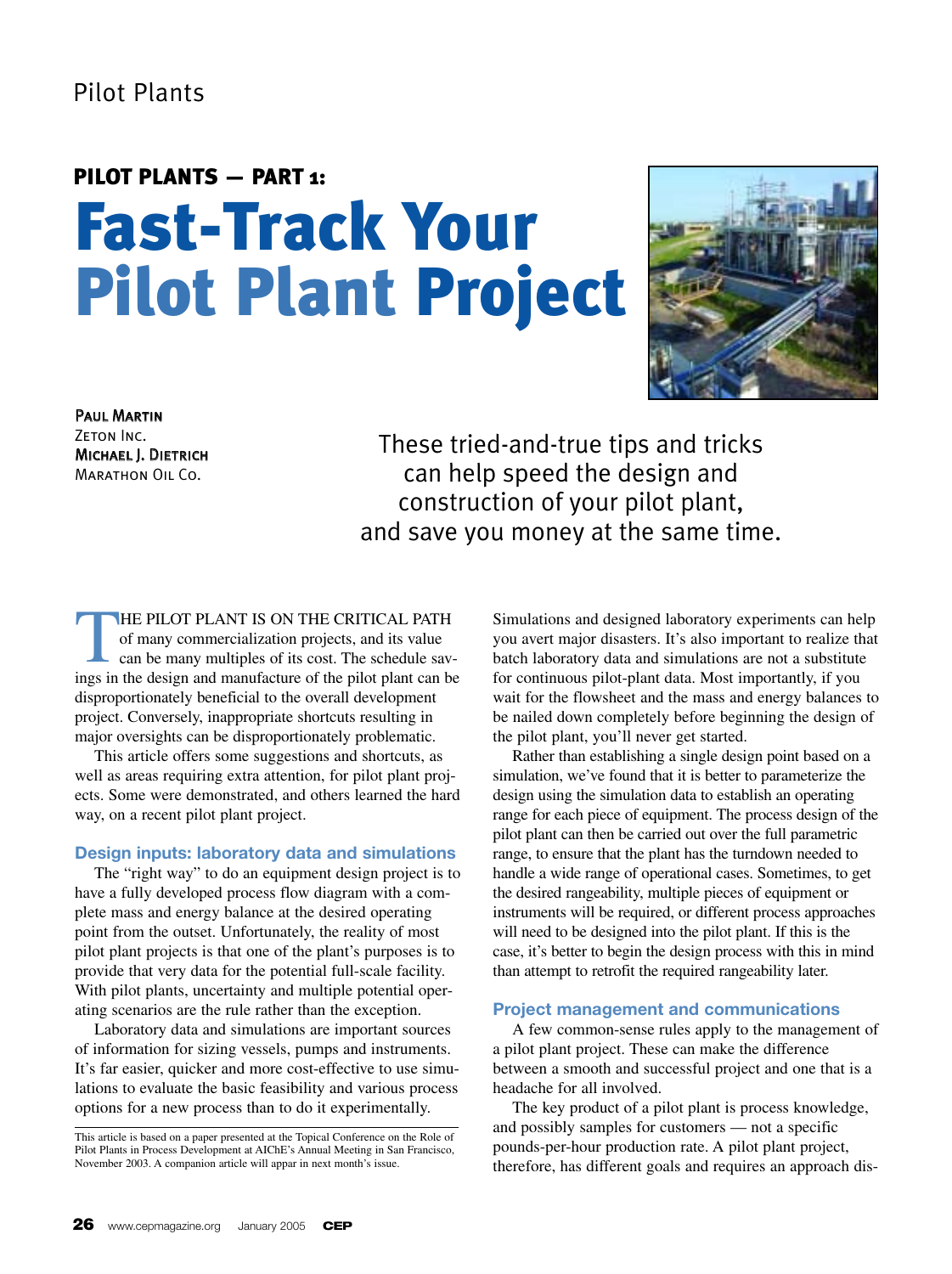tinct from those used on commercial plants.

We recommend the design/build approach for pilot plants. The conventional approach having an engineering company design the plant in enough detail that a remote fabricator can build it under the supervision of a construction manager — tends to increase the cost and delivery schedule for small projects like pilot plants. The inefficiency arises from the generation of drawings and other documentation that are unnecessary when the people who designed the plant directly supervise its fabrication.

Get the designer and fabricator involved as early into the planning process as possible. Take advantage of their experience.

Keep project communications simple. Don't insert a third party between the owner and the designer/fabricator. Put the people who can make the process decisions in touch directly with the people doing the design and fabrication.

Keep formal meetings and reports to the minimum necessary to satisfy management.

Bring in subject matter experts on an as-needed basis, but don't let them linger at the table.

#### **Choosing the "design point" for pilot plant equipment**

Setting the maximum operating pressure and temperature combination for the major pieces of equipment in a pilot plant is one of the key decision processes in any project, and merits significant analysis and thought. Choosing a design point that is too low can render the plant useless.

Choosing a point that is inappropriately high can significantly increase the cost and delivery schedule of the plant. It may also hamper operation by unnecessarily limiting the types of equipment, valves and instrumentation that can be used, resulting in increased downtime or a reduction in the ability of the plant to deliver the desired measurements, products and data. Even in a pilot plant, it may not be in the best interest of the project as a whole to merely guess high.

Various strategies can be used to determine natural design points for equipment, even in the face of significant process uncertainty (Tables 1 and 2, Figures 1 and 2). Note that many of these limitations are related to the limits of sealing materials. The limits of 175°C for Viton and 232°C for PTFE correspond with a sudden and dramatic shift in the cost, availability and reliability of a large fraction of the valves, instruments and closures that rely on these materials to function properly. Thus, crossing this threshold arbitrarily is not recommended.

| Comparison of commercial and typical pilot-scale operations. |  |
|--------------------------------------------------------------|--|
|--------------------------------------------------------------|--|

| Factor                                     | <b>Commercial Scale</b>                       | <b>Pilot Scale</b>                                                                                     |
|--------------------------------------------|-----------------------------------------------|--------------------------------------------------------------------------------------------------------|
| <b>Key Objectives</b>                      | Continuous generation<br>of onspec product(s) | Process knowledge and<br>understanding<br>Operational observations<br>Scale-up data<br>Product samples |
| Scale                                      | ton/h                                         | kg/h                                                                                                   |
| Operation                                  | Continuous,<br>maximizing up-time             | Operation in campaigns                                                                                 |
| Design Life                                | Tens of years                                 | $1-10$ yr                                                                                              |
| Maintenance                                | During operation as<br>much as possible       | Between campaigns                                                                                      |
| <b>Operational Mode</b>                    | Steady-state                                  | Chasing steady-state                                                                                   |
| Data Acquisition<br>and Control            | As needed to obtain<br>steady-state           | To obtain steady-state and<br>to collect the necessary<br>process data for scale-up                    |
| Operating<br>Temperature<br>and Pressure   | Commercially optimal<br>conditions            | Beyond commercially<br>optimal conditions<br>(to establish optimum)                                    |
| <b>Design Points</b>                       | Single                                        | Multiple                                                                                               |
| <b>Flowsheets</b>                          | Single                                        | Frequently multiple                                                                                    |
| Source of<br>Design Data                   | Pilot plant                                   | Laboratory data and<br>simulations, plus<br>experience                                                 |
| <b>Capital Project</b><br>Timescale        | Several years                                 | 1 <sub>yr</sub>                                                                                        |
| Need for<br><b>Operational Flexibility</b> | Modest                                        | Considerable                                                                                           |

Don't set a design limit of 500°F if 450°F will do.

Note also that maximum operating pressure and maximum allowable working pressure (MAWP) are not synonymous. The maximum operating pressure for the plant clearly must be significantly *lower than* the MAWP of the vessels and piping, since relief devices must be set at pressures *no higher than* the MAWP. Even the best relief valves and rupture disks may simmer or prematurely burst at pressures exceeding 90% of their setpoints, so it is necessary to choose an MAWP at least 10–15% greater than the desired maximum operating pressure. Again, excessive over-design can have significant cost, schedule and operability implications and should be avoided.

#### **Rangeability and turndown are key**

Since multiple operating cases and significant uncertainty in operating rates are common in pilot plants, it is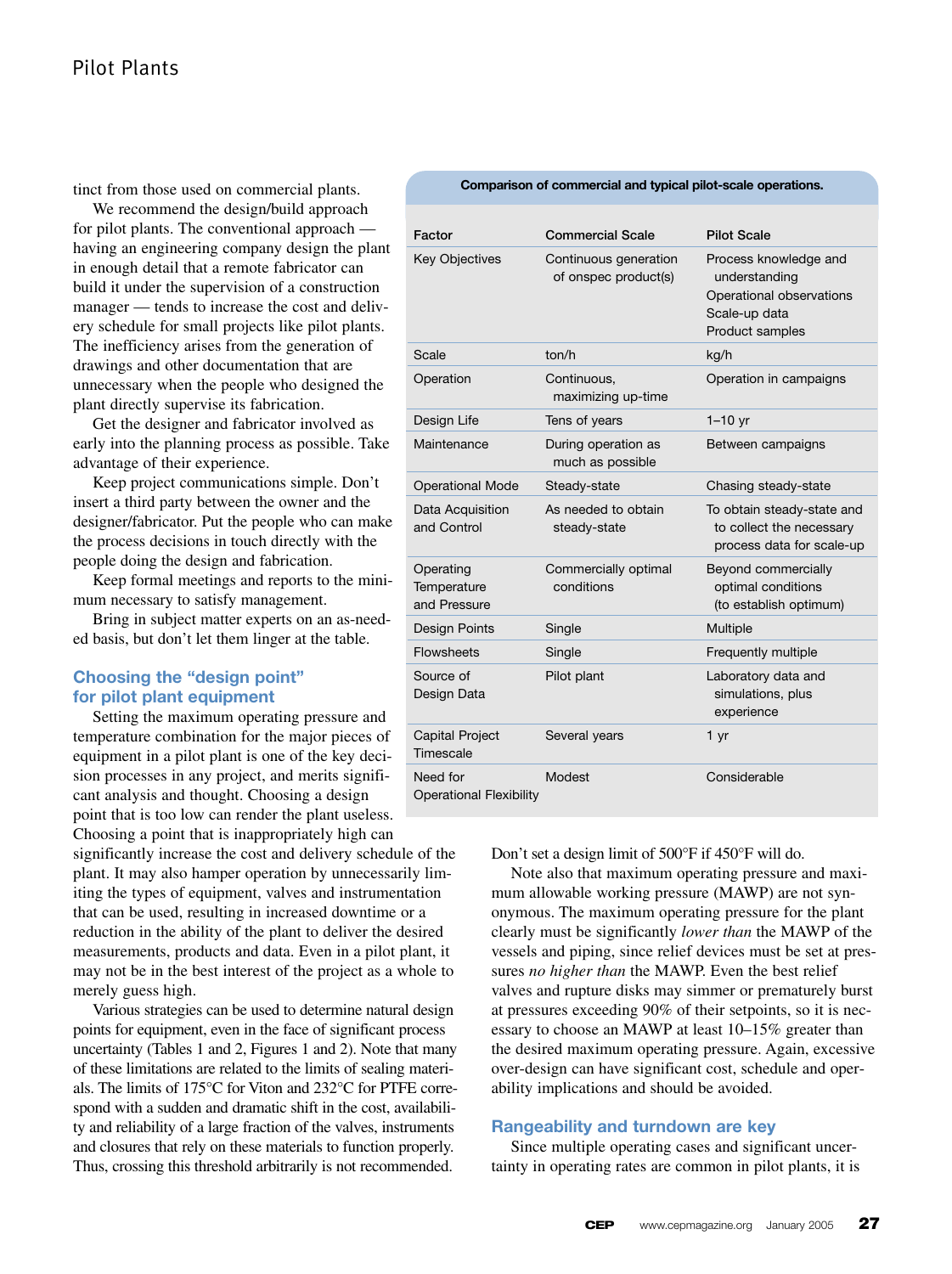| Table 1. Natural limits for temperature. |                                                                                                                                                                                                                                                                          |  |
|------------------------------------------|--------------------------------------------------------------------------------------------------------------------------------------------------------------------------------------------------------------------------------------------------------------------------|--|
| –177°C                                   | Limit of liquid nitrogen as coolant.                                                                                                                                                                                                                                     |  |
| –20°C                                    | Practical lower limit of typical carbon steel as<br>a material of construction. Below this, special<br>"killed" grades or stainless steels are required.                                                                                                                 |  |
| $30^{\circ}$ C                           | Lower limit for water as a coolant.                                                                                                                                                                                                                                      |  |
| $60^{\circ}$ C                           | Limit of polyvinyl chloride (PVC) and polyethyl-<br>ene (PE) as piping and tank materials.<br>Insulation for personal protection is required<br>above this.<br>Onset of stress corrosion cracking concerns for<br>common stainless steels.                               |  |
| $80^{\circ}$ C                           | Heat exchangers using untreated water may<br>severely foul with mineral deposits when turned<br>down above this temperature.                                                                                                                                             |  |
| $100^{\circ}$ C                          | Limit of polypropylene (PP) as a piping and<br>tank material.<br>Close to the practical limit for treated cooling<br>water exchangers.                                                                                                                                   |  |
| $135^{\circ}$ C                          | Approximate upper service limit for fiberglass-<br>reinforced plastic (FRP) and polyvinylidene<br>fluoride (PVDF) piping and vessel components.                                                                                                                          |  |
| $150^{\circ}$ C                          | Upper service limit for Tefzel poly(ethylene-<br>co-tetrafluoroethylene) (ETFE).<br>Practical limit for polytetrafluoroethylene (PTFE,<br>or Teflon) and perfluoroalkoxy (PFA) in<br>unentrapped service.                                                                |  |
| $175^{\circ}$ C                          | Upper service temperature for Viton fluoro-<br>elastomer.                                                                                                                                                                                                                |  |
| 232°C                                    | Upper service limit for PFA and PTFE, even<br>when totally entrapped.                                                                                                                                                                                                    |  |
| $315^{\circ}$ C                          | Practical upper service temperature for poly-<br>etheretherketone (PEEK).<br>Upper service limit of Kalrez fluoroelastomer.<br>Upper service limit for titanium in pressure-<br>retaining service.<br>Maximum recommended service temperature<br>for heat-transfer oils. |  |
| 450°C                                    | Maximum temperature for unprotected expand-<br>ed graphite exposed to air. Above this, only<br>metal and ceramic sealants may be used.<br>Intergranular corrosion range for stainless steels.                                                                            |  |

important to consider the rangeability of instruments when designing the equipment.

Some instruments claim a very large rangeability, or

|  | 15 psig      | Relief settings below this point permit the use<br>of non-ASME tankage. This approach is faster<br>and cheaper than using pressure vessels.                                                                                                                               |
|--|--------------|---------------------------------------------------------------------------------------------------------------------------------------------------------------------------------------------------------------------------------------------------------------------------|
|  | 275 psig     | Approximate limit of 150# flanges in carbon<br>steel and stainless steel at room temperature.                                                                                                                                                                             |
|  | 720 psig     | Approximate limit of 300# flanges in carbon<br>steel and stainless steel at room temperature.<br>The number of available valves drops roughly<br>in half beyond this point.                                                                                               |
|  |              | 1,440 psig Approximate limit of 600# flanges in carbon<br>steel and stainless steel at room temperature.<br>The variety of available valves drops in half<br>again beyond this point.                                                                                     |
|  | $3,600$ psig | Approximate limit of 1,500# flanges in carbon<br>steel and stainless steel at room temperature.<br>Beyond this point, only specialty equipment and<br>valves are available.<br>Special design rules and fabrication methods<br>for vessels, pipe and tubing are required. |

**Table 2. Natural limits for pressure.**

turndown ratio. However, in a pilot plant operation, there is often only one choice for the instrument in question — the smallest one available from the manufacturer. Consequently, a significant amount of the instrument's turndown may already be counted on to meet the maximum throughput operating case, which therefore reduces the available rangeability of the instrument in service.

This sort of problem frequently arises from the inaccurate selection of design points for key pieces of equipment, where the owner has selected a design pressure, relieving pressure or throughput significantly larger than the required operating pressure or throughput. In these cases, careful consideration should be given to either reducing the design pressure so that it is closer to the actual anticipated operating conditions, or installing multiple, redundant instruments to accommodate the resulting wide turndown range. Where a high design pressure is chosen to protect against a runaway reaction or other relief situation, it is important to select a design point for operation and a design point for pressure retention, and to never confuse them.

Utilities limitations can also result in turndown problems. For instance, cooling water exchangers can be operated with water exit temperatures of about  $25-80$ °C, perhaps stretching to 100–105°C for closedloop treated chiller or cooling tower water. If the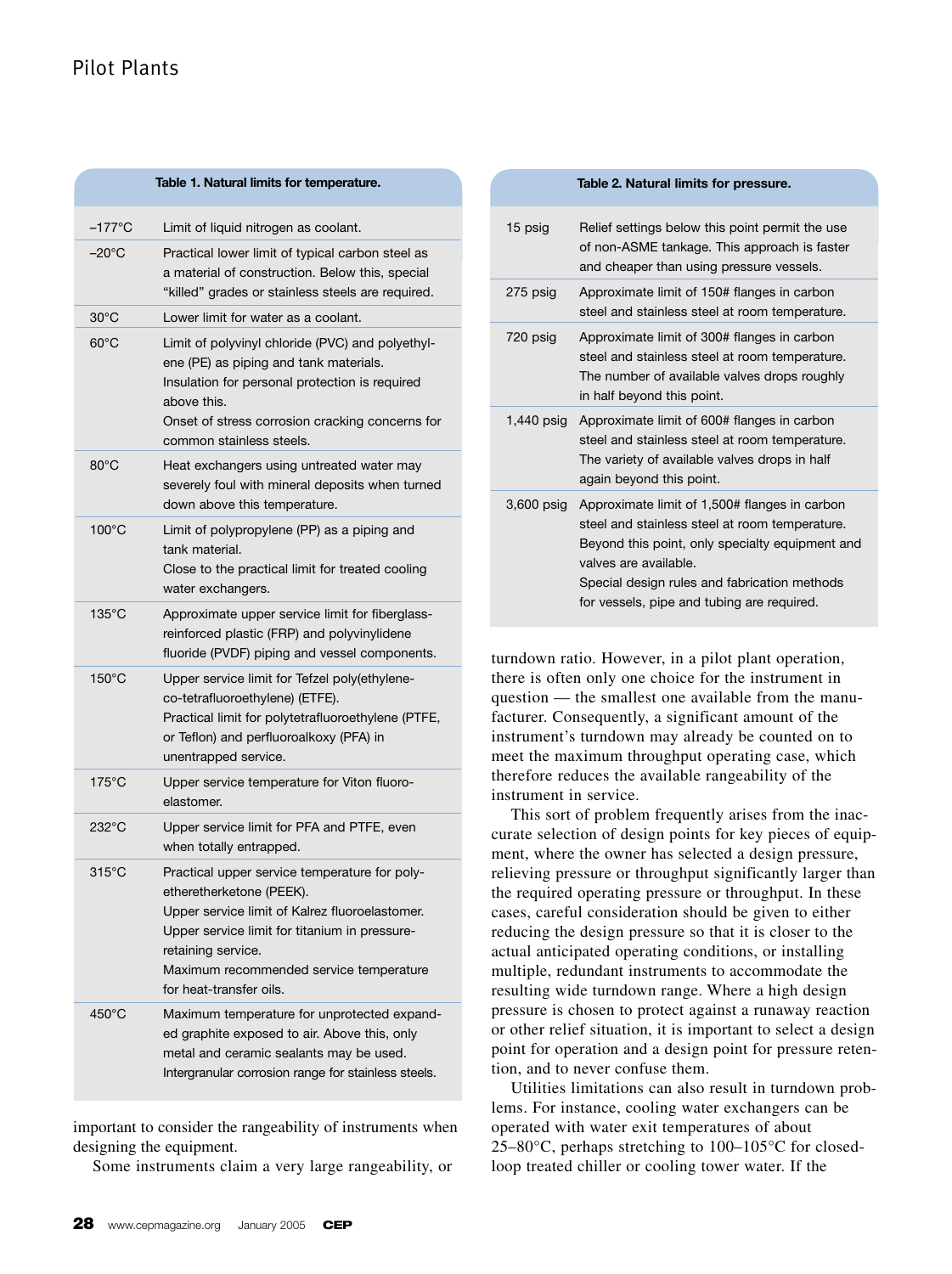



desired process temperature is within this range, turndown is not an issue, provided the coolingwater control valve has adequate rangeability. If the desired process temperature range exceeds 80–100°C, the utility limitation corresponds to an ultimate turndown of only about 4:1 on duty. Boiling-mode operation using condensate may be an option, but may represent undesirable process and safety difficulties. Accordingly, closed-loop tempered water and tempered oil systems are frequently required on pilot plants to offer adequate temperature control rangeability.

#### **Simplify**

Unnecessary complexity leads to unnecessary delay and cost — money that could be better spent on additional training for operators, a larger spare parts inventory, etc.

Consider carefully the lifecycle and operating mode of the pilot plant. Will it be essential or even permissible to continue operating while you repair or replace key pieces of instrumentation or equipment, or will a shutdown be inevitable? If the latter is true, block-and-bleed valves on instruments, double-block valves and bypasses around control valves, and the like may merely add unnecessary cost and complexity to the system without adding significant value. Labor costs for installation and testing, procurement, and engineering specification/selection rise in nearly direct proportion to the number of tagged items on the plant, so elimination of unnecessary components can result in significant reductions in the cost and delivery lead-time for a plant.

Sometimes, creative design can even eliminate entire pieces of process equipment. For instance, if a pump is needed to forward a fluid, consider using spill-back from the same pump to mix the tank, rather than using a dedi-



■ Figure 2. Operating temperature limits for common materials and equipment.

cated mixer. If a centrifugal pump is being used, it's likely operating to the left of the curve (*i.e.,* high head, low flow) and hence wasting energy on internal recirculation that might be better used to mix the tank.

In a recent pilot plant, no mechanically driven agitators were used. Instead, gas/liquid contact, liquid mixing and liquid forwarding were accomplished using centrifugal pumps and venturi eductors. This eliminated a significant number of major pieces of equipment.

Focus on what you need to pilot. If something adds complexity without improving the plant's ability to provide the required data or product, eliminate it.

A good example of this is heat integration and heat recovery. Unless it is a very large demonstration plant, the energy consumption of the plant will probably be minor compared to the labor and materials costs to operate it. By substituting utilities for the process stream, you can eliminate at least one exchanger and its associated controls, while reducing the required surface area for the main exchangers due to improved driving force. More important than the savings in capital, however, is the improvement in control that results from de-coupling two parts of the process so that they can be rapidly and independently adjusted. Some of the savings should be invested in providing sufficient instruments on the exchangers such that overall heat-transfer coefficients (U-values) can be calculated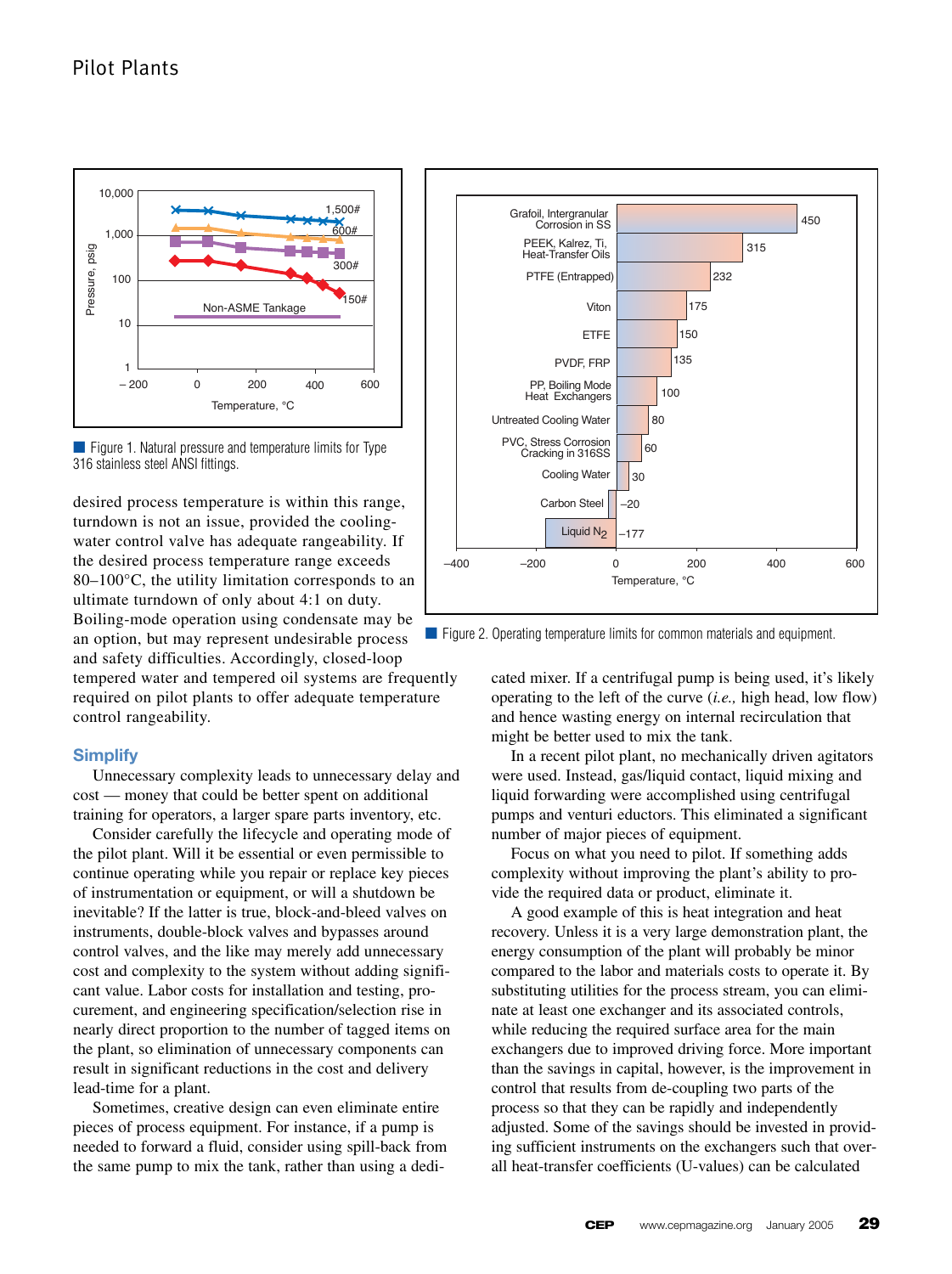on-line. For similar reasons, electric immersion heaters often replace steam or direct-fired heaters in pilot plants.

#### **Selection of materials and fabrication methods**

If the pilot plant is intended to prove a new technology, its lifespan will be relatively short. In this case, it's not sensible to use 30-yr durability when choosing materials of construction, equipment or fabrication methods. If the pilot plant is intended to operate alongside a commercial facility or generate samples for customers, a longer lifespan should be considered.

If you're in new process territory and corrosion service is an issue, don't just trust the charts or the experts. Based on our hard experience, we recommend accelerated corrosion testing done at the lab scale prior to making final materials selections. If possible, choose a material that is completely immune to the type of corrosion you may face. Note also that the experience in the laboratory batch reactor may not accurately simulate the conditions experienced in a continuous pilot plant over the long term.

Keep in mind that the selection of materials for a pilot plant is more limited than for a commercial system. The special alloy being considered for the commercial plant is probably not available in less than full mill runs of pipe, tubing or fittings, especially at the smaller sizes. Fittings, or even pipe, may have to be fabricated from bar stock.

It has also been our experience that more exotic materials such as titanium have only marginally greater fabrication costs at the pilot scale than intermediate alloys such as Cr-Mo carbon steels, super-duplex or 6% molybdenum stainless steels, Alloy 20, etc., and that any of these materials are significantly more expensive and less readily available than the common grades of stainless steel.

In our experience, the relative cost factors found in commercial plant fabrication dramatically underestimate the installed cost differences observed in pilot plant fabrication.

If the service life of materials of construction is key to the success of the pilot program, we recommend constructing the plant from the standard commercially available alloy that best suits the corrosion service requirements for the durability period of the plant, and using corrosion coupons and/or electrically insulated test spools to examine the feasibility of less standard materials.

#### **Resist the urge to over-specify**

Use care in applying big-plant specifications for a pilot plant. Otherwise, you risk unnecessary cost and schedule impacts. Some plant specifications, while being perfectly appropriate for a commercial plant with a lifespan of 30+ years, will have a severe impact on the quality, operability and cost of the pilot plant — and sometimes may render

the plant either inoperable or unconstructible. The following general experience-based rules can guide the specification of equipment and fabrication methods for a pilot plant.

Don't tie the designer/fabricator's hands with unnecessary or inappropriate specifications. Instead, focus on industry-accepted codes, standards and approvals, then where necessary, supplement these with scale-appropriate specifications or guidance rules for the most critical parts. Allow the designer whatever latitude exists within the codes and standards to save you time and money on the rest.

Keep the operational life of the plant in clear focus. Don't choose 30-yr methods or materials for a 2-yr development plant, or off-shore methods for an indoor pilot plant.

Don't be afraid to use professional judgment. Don't assume a rule is applicable to your pilot plant merely because it's written down.

Avoid painting carbon-steel pipe. If exterior corrosion is an issue, consider galvanized or schedule 10 stainless steel with 150# fittings for utility services. Painting is inordinately expensive and disruptive to production for small plants, and the labor savings from eliminating it will almost certainly pay for the additional cost of stainless steel pipe and fittings.

Use tubing and compression fittings up to 3/4-in. o.d. instead of welded pipe. The labor savings can be dramatic, particularly if changes must be made later.

If you expect to tear down and reconfigure the pilot plant frequently, consider using removable insulating jackets rather than rigid insulation.

Don't be afraid of threaded pipe. With good sealant systems and proper installation, threaded pipe can be very leak-tight and reliable below 2 in. NPS. Fabrication costs are lower and reconfiguration is much easier than with welded pipe systems.

Several items related to materials specification can be eliminated to reduce cost and improve schedule with little impact on

| Table 3. Alternative material specification practices<br>can reduce costs. |                                                                                  |  |
|----------------------------------------------------------------------------|----------------------------------------------------------------------------------|--|
| <b>Normal Practice</b>                                                     | Alternative Practice                                                             |  |
| Total positive materials<br>identification                                 | Mill certs and inward/in-process<br>materials quality-control<br>procedures      |  |
| Approved manufacturers<br>list for pipe and fittings                       | If required, approved/disapproved<br>country of origin lists                     |  |
| Full-scale plant valve<br>and instrument<br>specfications                  | Outcome-oriented specification,<br>with a suggested vendors list if<br>necessary |  |
| Full-scale plant pipe,<br>vessel and electrical<br>specifications          | Focus on codes and standards<br>(ASME/ANSI, AWS, NEC, etc.)                      |  |